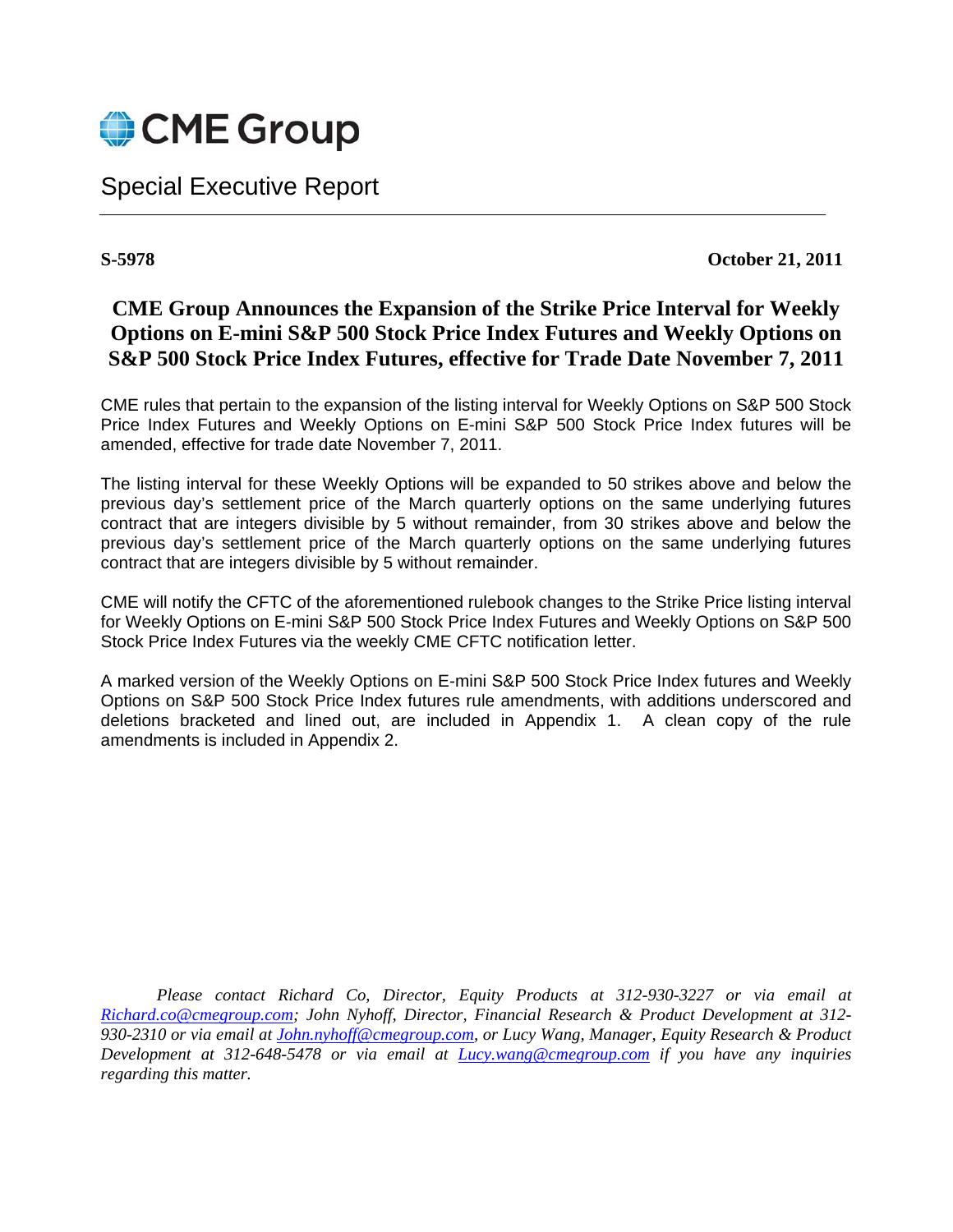# **APPENDIX 1: PROPOSED RULES**

# **(Deletions are bracketed and over-struck, Additions are underscored)**

## **351A01.E. Exercise Prices**

1. Options in the March Quarterly Cycle

The exercise prices shall be stated in terms of the Standard and Poor's 500 Stock Price Index futures contract.

A referencing index shall be determined each quarter on the day prior to the expiration of the March Quarterly futures contract and shall equal the daily settlement price of the nearest expiring Standard and Poor's 500 Stock Price Index futures contract. The chosen referencing index will then be used to determine the strike listing range for all listed contract months. The index points are rounded down to the nearest integer.

At the commencement of trading for each contract month, the Exchange shall list all exercise prices in a range of 50 percent of the referencing index above and below the previous day's settlement price of the underlying futures contract that are integers divisible by 25 without remainder, e.g.1200, 1225, 1250,etc.

Exercise prices that are integers divisible by 10 without remainder shall be added, if they have not already been listed, within a range of 20 percent of the referencing index above and below the previous day's settlement price of the underlying futures contract.

When a contract month becomes the second-nearest contract month in the March quarterly cycle, the Exchange shall add exercise prices at an interval that is an integer divisible by 5 without remainder in a range of 10 percent of the referencing index above and below the previous day's settlement price of the underlying futures contract.

Thereafter, when a settlement price in the underlying futures contract occurs at, or passes through, any exercise price, the Exchange shall add on the next trading day, all eligible exercise prices in the corresponding ranges. New options may be listed for trading up to and including the termination of trading.

### 2. Options Not in the March Quarterly Cycle

Exercise prices for options not in the March quarterly cycle listed for trading shall be identical to the exercise prices that are listed for the March quarterly options on the same underlying futures contract. For example, the exercise prices listed for the January contract shall be identical to those listed for the March contract.

3. Options in the European Style "End-of-Month" Options Series

Exercise prices for options in the European style "End-of-Month" Options Series listed for trading shall be identical to the exercise prices that are listed for the March quarterly options on the same underlying futures contract. For example, the exercise prices listed for the January European style "End-of-Month" option series shall be identical to those listed for the March Quarterly options series.

Exchange Staff, under delegated authority from the Board may modify the provisions governing the establishment of exercise prices as it deems appropriate.

4. Dynamically-Listed Exercise Prices

Upon demand and at the discretion of the Exchange, new out-of-current-range exercise prices at regularly defined intervals may be added for trading on as soon as possible basis.

## 5. Options in the European Style Weekly Options Series

At the commencement of trading, the Exchange shall list all exercise prices within 50 [30] strikes above and below the previous day's settlement price of the March quarterly options on the same underlying futures contract that are integers divisible by 5 without remainder, e.g. 1200, 1205, 1210, etc.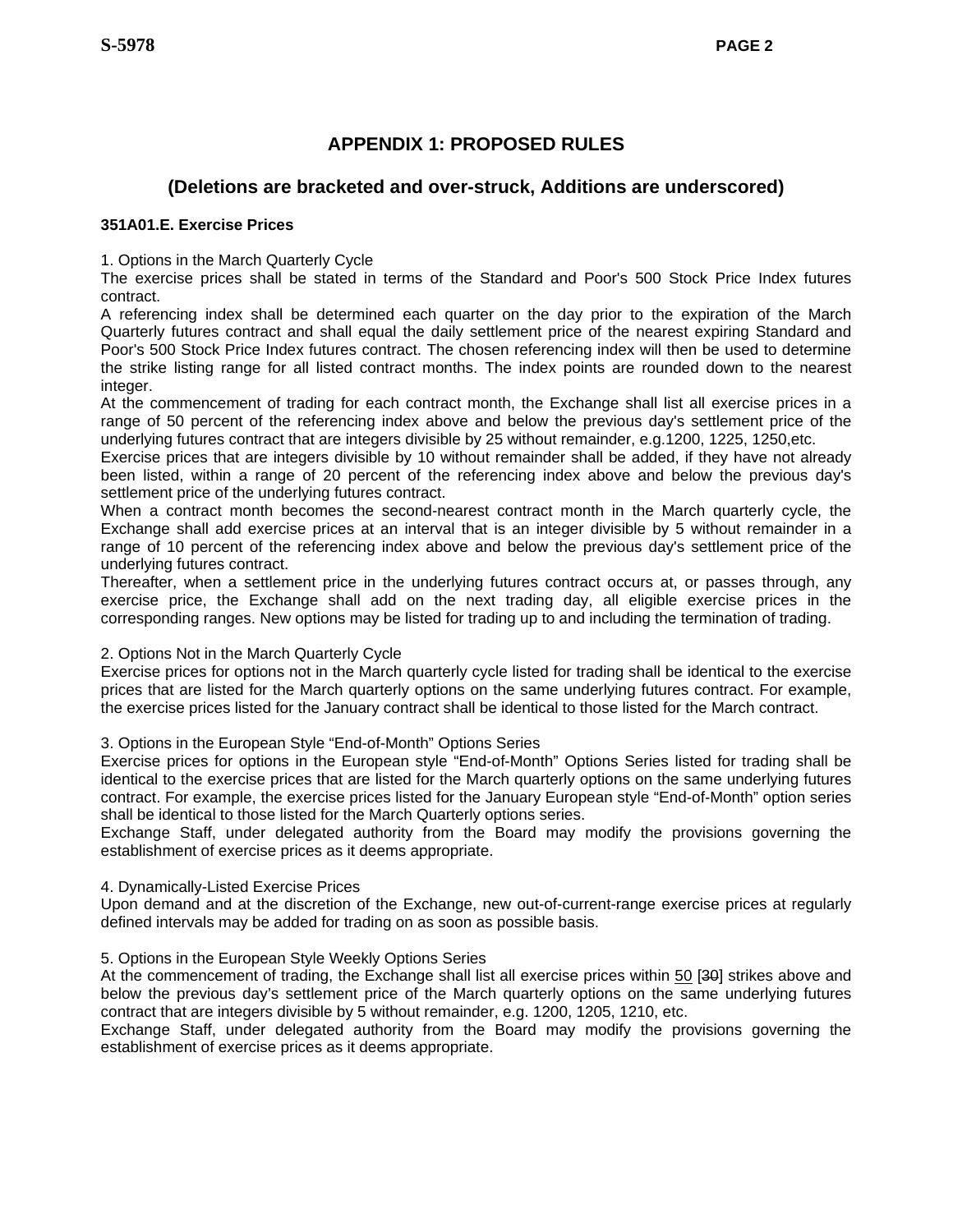## **358A01.E. Exercise Prices**

1. Options in the March Quarterly Cycle

The exercise prices shall be stated in terms of the E-Mini Standard and Poor's 500 Stock Price Index futures contract.

At the commencement of trading, the Exchange shall list all exercise prices in a range of 50 percent of the referencing index above and below the previous day's settlement price of the underlying futures contract that are integers divisible by 25 without remainder, e.g. 1200, 1225, 1250, etc.

Exercise prices that are integers divisible by 10 without remainder shall be added, if they have not already been listed, within a range of 20 percent of the referencing index above and below the previous day's settlement price of the underlying futures contract.

When a contract month becomes the second-nearest contract month in the March quarterly cycle, the Exchange shall add exercise prices at an interval that is an integer divisible by 5 without remainder in a range of 10 percent of the referencing index above and below the previous day's settlement price of the underlying futures contract.

Thereafter, when a daily settlement price in the underlying futures contract occurs at, or passes through, any exercise price, the Exchange shall list, on the next trading day, all eligible exercise prices in the corresponding ranges.

Exchange Staff, under delegated authority from the Board may modify the provisions governing the establishment of exercise prices as it deems appropriate.

## 2. Options not in the March Quarterly Cycle

Exercise prices for options not in the March quarterly cycle listed for trading shall be identical to the exercise prices that are listed for the March quarterly options on the same underlying futures contract. For example, the exercise prices listed for the January contract shall be identical to those listed for the March contract.

## 3. Options in the "End-of-Month" Options Series

Exercise prices for options in the "End-of-Month" Options Series listed for trading shall be identical to the exercise prices that are listed for the March quarterly options on the same underlying futures contract. For example, the exercise prices listed for the January "End-of-Month" option series shall be identical to those listed for the March Quarterly options series.

4. Options in the European Style Weekly Options Series

At the commencement of trading, the Exchange shall list all exercise prices within 50 [30] strikes above and below the previous day's settlement price of the March quarterly options on the same underlying futures contract that are integers divisible by 5 without remainder, e.g. 1200, 1205, 1210, etc.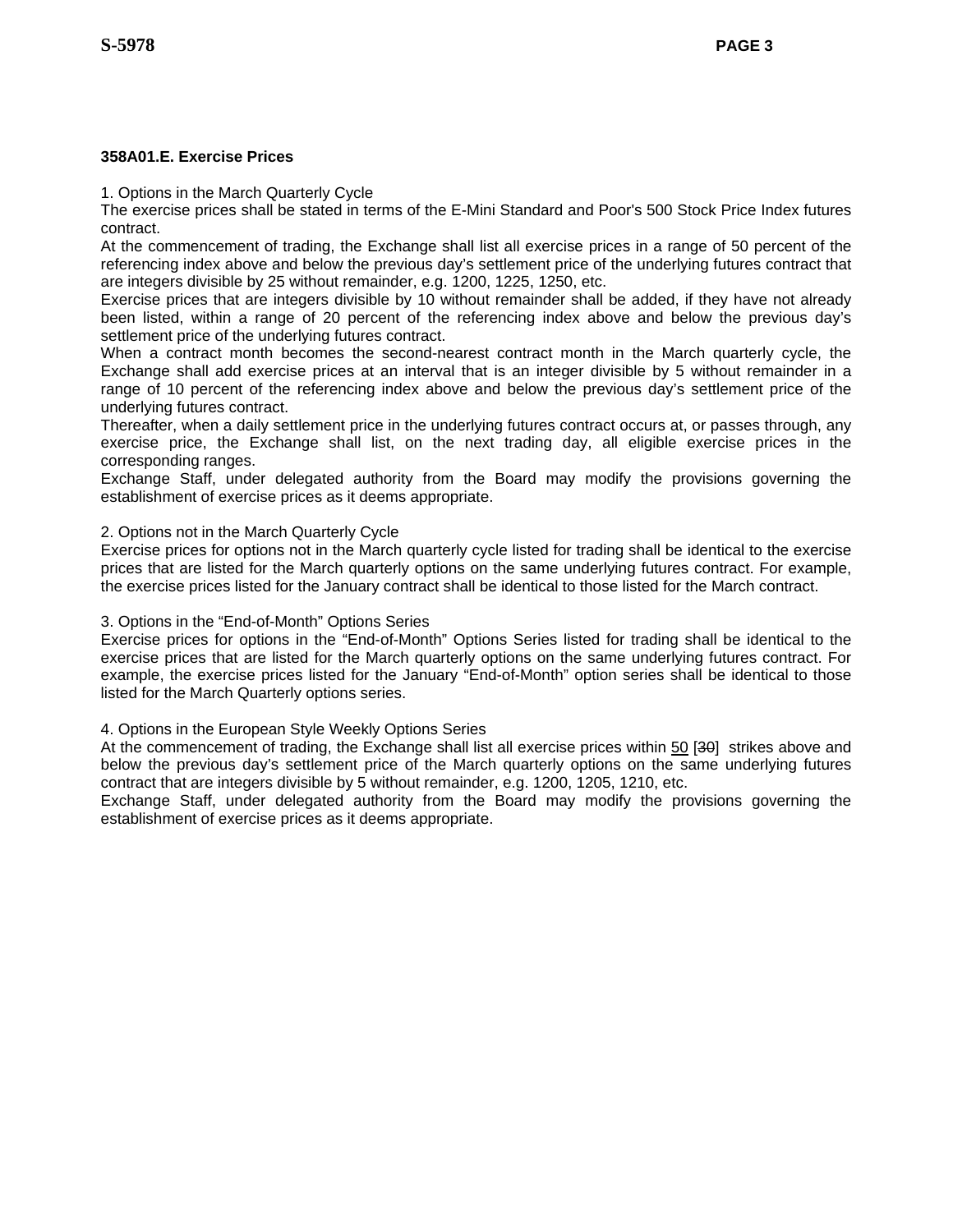# **APPENDIX 2: PROPOSED RULES**

# **(CLEAN COPY)**

## **351A01.E. Exercise Prices**

1. Options in the March Quarterly Cycle

The exercise prices shall be stated in terms of the Standard and Poor's 500 Stock Price Index futures contract.

A referencing index shall be determined each quarter on the day prior to the expiration of the March Quarterly futures contract and shall equal the daily settlement price of the nearest expiring Standard and Poor's 500 Stock Price Index futures contract. The chosen referencing index will then be used to determine the strike listing range for all listed contract months. The index points are rounded down to the nearest integer.

At the commencement of trading for each contract month, the Exchange shall list all exercise prices in a range of 50 percent of the referencing index above and below the previous day's settlement price of the underlying futures contract that are integers divisible by 25 without remainder, e.g.1200, 1225, 1250,etc.

Exercise prices that are integers divisible by 10 without remainder shall be added, if they have not already been listed, within a range of 20 percent of the referencing index above and below the previous day's settlement price of the underlying futures contract.

When a contract month becomes the second-nearest contract month in the March quarterly cycle, the Exchange shall add exercise prices at an interval that is an integer divisible by 5 without remainder in a range of 10 percent of the referencing index above and below the previous day's settlement price of the underlying futures contract.

Thereafter, when a settlement price in the underlying futures contract occurs at, or passes through, any exercise price, the Exchange shall add on the next trading day, all eligible exercise prices in the corresponding ranges. New options may be listed for trading up to and including the termination of trading.

### 2. Options Not in the March Quarterly Cycle

Exercise prices for options not in the March quarterly cycle listed for trading shall be identical to the exercise prices that are listed for the March quarterly options on the same underlying futures contract. For example, the exercise prices listed for the January contract shall be identical to those listed for the March contract.

### 3. Options in the European Style "End-of-Month" Options Series

Exercise prices for options in the European style "End-of-Month" Options Series listed for trading shall be identical to the exercise prices that are listed for the March quarterly options on the same underlying futures contract. For example, the exercise prices listed for the January European style "End-of-Month" option series shall be identical to those listed for the March Quarterly options series.

Exchange Staff, under delegated authority from the Board may modify the provisions governing the establishment of exercise prices as it deems appropriate.

### 4. Dynamically-Listed Exercise Prices

Upon demand and at the discretion of the Exchange, new out-of-current-range exercise prices at regularly defined intervals may be added for trading on as soon as possible basis.

## 5. Options in the European Style Weekly Options Series

At the commencement of trading, the Exchange shall list all exercise prices within 50 strikes above and below the previous day's settlement price of the March quarterly options on the same underlying futures contract that are integers divisible by 5 without remainder, e.g. 1200, 1205, 1210, etc.